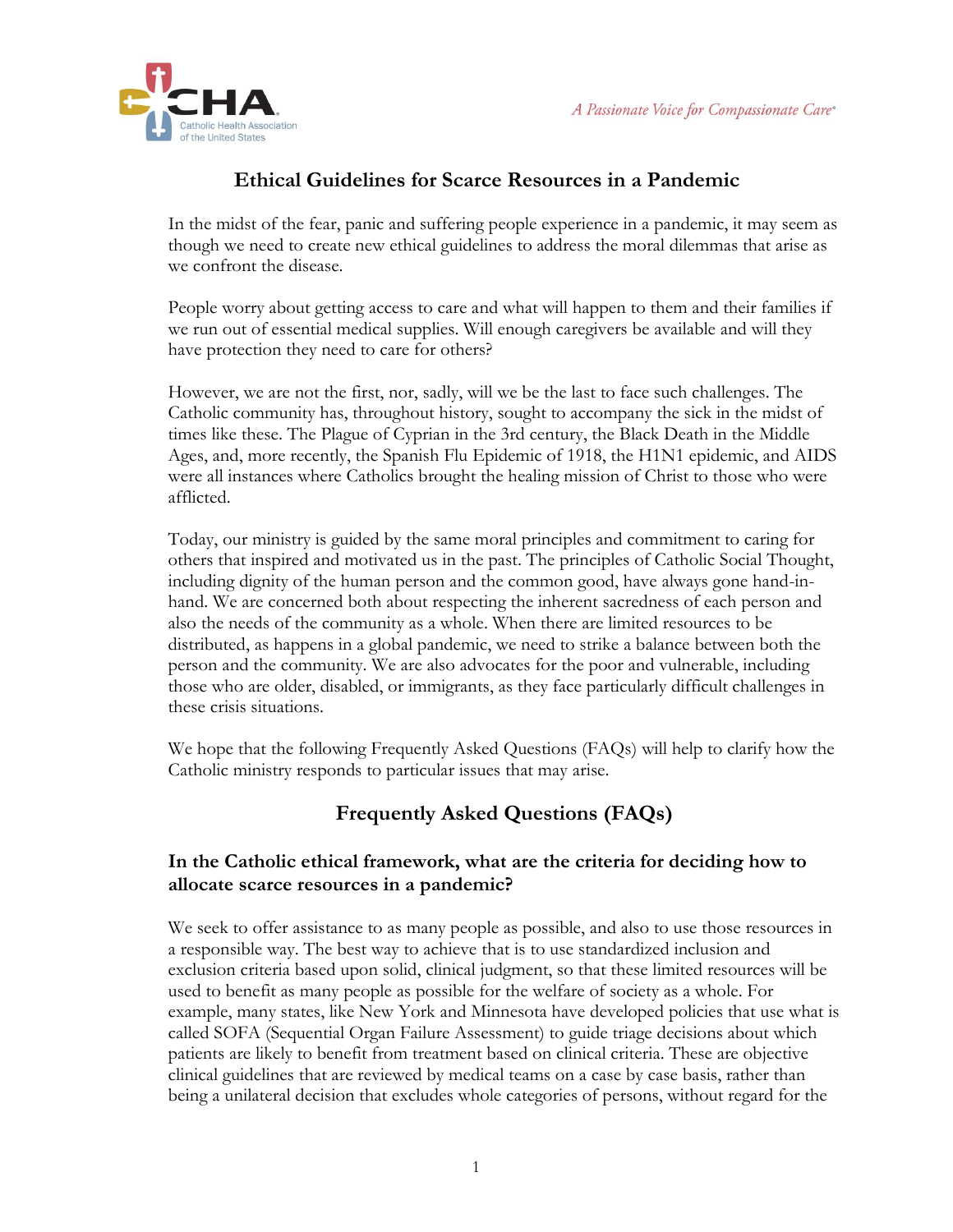

individual. These decisions need to be applied consistently and fairly to reduce disparities in access to health care.

It is important that decisions about the allocation of scarce resources in a pandemic be transparent and applied consistently to allay fears and maintain people's trust.

### **Is it ethical for a health care provider to make treatment decisions based upon a person's quality of life?**

In making treatment decisions, no individual person or clinician should make judgments concerning another person's "Quality of Life." Such an evaluation is too subjective a criterion for making such decisions, and it would invariably mean imposing one's own view of what a life worth living means on the most vulnerable in our society. Solely using age or disability to limit access to scarce resources is unjust and discriminatory. In the Catholic tradition, we believe everyone has quality of life and inherent human dignity.

## **Do patients have a right to medical treatment?**

Patients have a right to health care, which requires the just distribution of society's resources to assist them to be healthy. The *Catechism of the Catholic Church,* states that "*Concern for the health* of its citizens requires that society help in the attainment of living conditions that allow them to grow and reach maturity: food and clothing, housing, health care, basic education, employment and social assistance"  $(\frac{\text{CCC } 1997}{\text{C}}$ , no. 2288).

Catholic teaching also emphasizes "*distributive* justice, which regulates what the community owes its citizens in proportion to their contributions and needs" [\(CCC 1997](https://www.ncbi.nlm.nih.gov/pmc/articles/PMC5375597/#C8), no. 2411). Health care, like food, clothing, housing, education, etc., is a need that requires the application of distributive justice. It is a good that we owe each other.

Due to a lack of resources, or because some treatments may be ineffective, it is morally justifiable for a health care professional to refuse to provide a treatment to a patient. Such a decision is never made lightly, and it is not the practice of health care providers to fail to offer whatever treatments they surmise are beneficial and accessible. When medical treatment is offered, it is the patient who should make a personal judgment about whether the benefits of an available treatment are proportionate to its burdens. While an individual can refuse treatments, at the same time, an individual does not have the right to demand every treatment possible. Conversations about treatment plans ought to be a shared conversation based on open and transparent communication about real prognoses based on available resources.

### **Who makes the decisions about who has access to limited resources? What process is followed?**

As this is a decision about medical treatment, physicians would determine the access to limited resources, based upon clear criteria that assess the medical condition of each patient. This would generally be a decision by a multi-disciplinary care team that includes physicians,